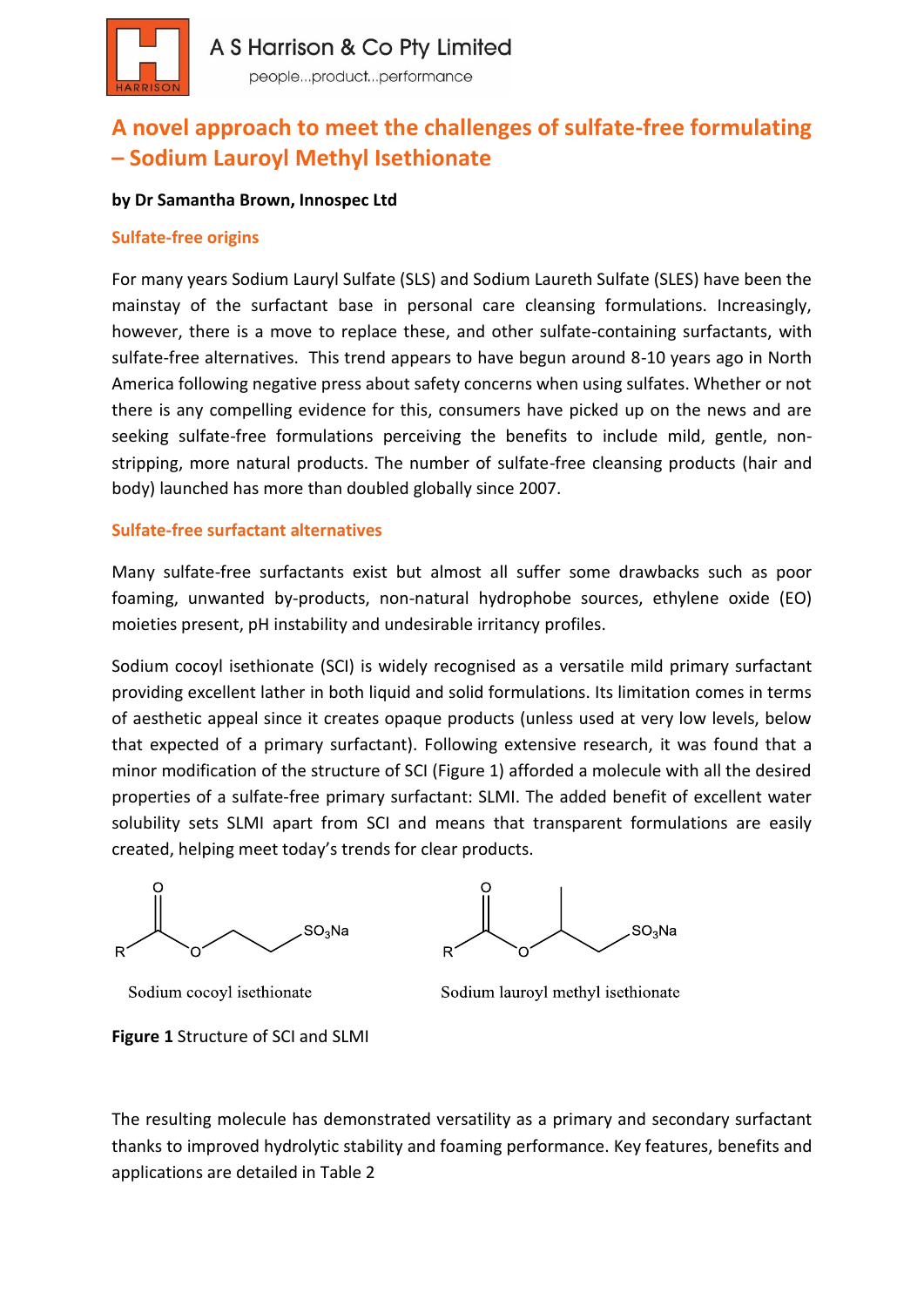

# A S Harrison & Co Pty Limited

people...product...performance

| <b>Features</b>              | <b>Benefits</b>        | <b>Applications</b>    |
|------------------------------|------------------------|------------------------|
| • Mild                       | Dense creamy lather    | Body wash              |
| • Excellent water solubility | Long-lasting           | Shower gels            |
| • Can be used in clear       | Good slip              | Shampoos               |
| systems                      |                        |                        |
| • Natural/renewable          | Elegant after-feel     | • Facial Cleansers     |
| feedstocks                   |                        |                        |
| • Sulfate free               | Reduced tack on drying | Liquid hand soaps      |
| • 1,4-Dioxane free           | Easy to formulate      | • Shaving preparations |
| • Nitrosamine free           | Structured systems     | • Wipes and towelettes |
|                              | achievable             |                        |
| • Broad pH stability         |                        | Intimate cleansing     |
| • Readily biodegradable      |                        | Beauty bars            |
|                              |                        | Baby bath and          |
|                              |                        | shampoo                |

## **Table 2** Features, benefits and applications of SLMI

The technology and processes to create this new molecule, originally developed by Huntsman, have now been optimised by Innospec to deliver both solid and liquid forms of SLMI which can be easily handled and formulated into finished products.

Several parameters have been measured in order to substantiate claims about SLMI and to provide information to help formulators optimise product performance. Some of these are now discussed below.

## **Viscosity Building Properties**

Product viscosity is important since it controls the way a products looks and has an impact on consumer perception of the efficacy and quality of an end product. It is also vital to achieve good viscosity if you wish to create novel visual effects such as suspended air bubbles or wax beads for exfoliation. The simplest and cheapest way to thicken a surfactant solution is using electrolytes like sodium chloride however many of the sulfate-free surfactants are not able to increase viscosity in this way. SLMI in combination with cocamidopropyl betaine (or other amphoterics) shows good thickening. Viscosity can be further increased by the addition of cosurfactants such as taurates and/or sulfosuccinates. Chart 1 shows a typical salt-thickening curve.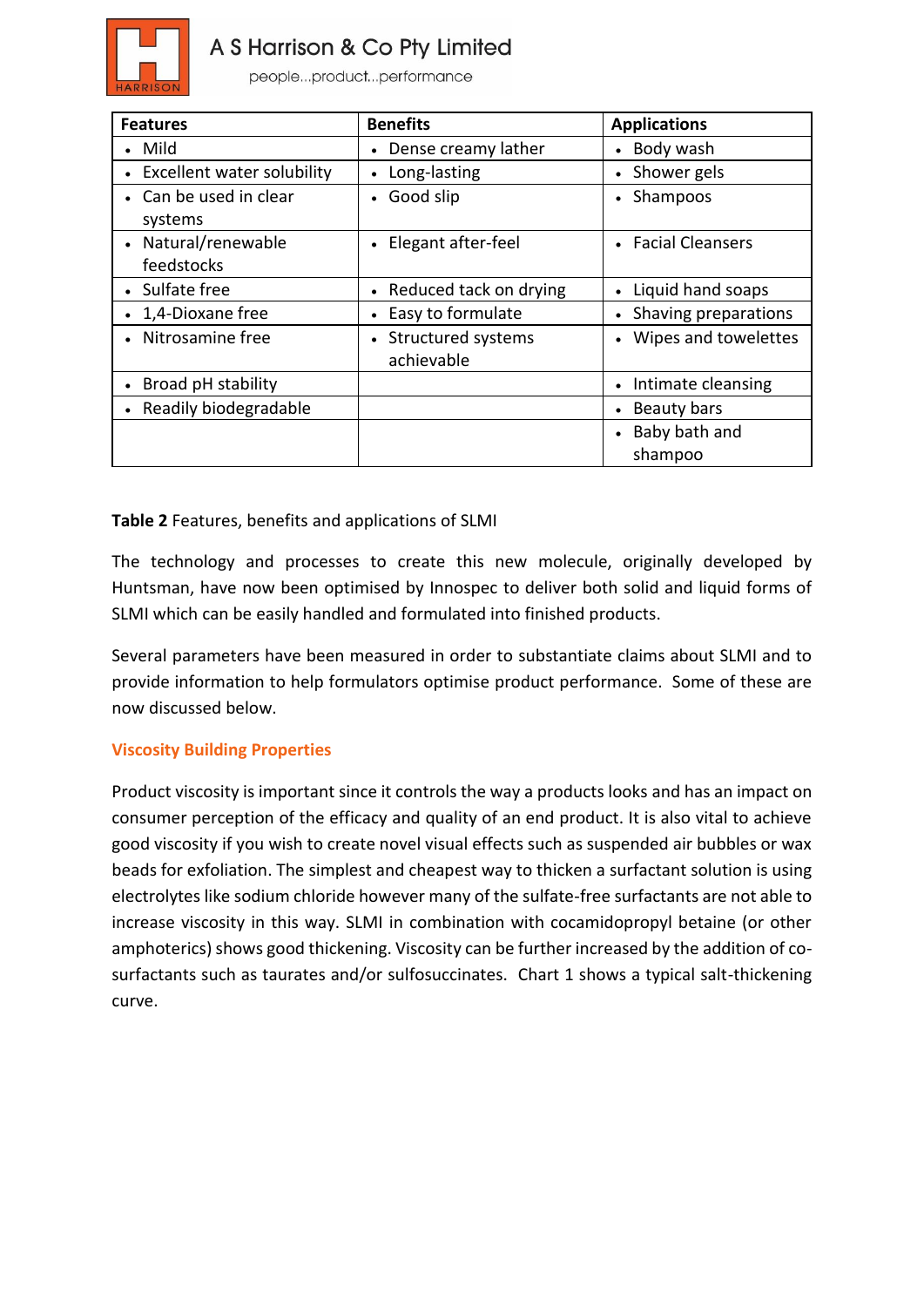



#### **SLMI Salt Thickening in the Presence of Cocamidopropyl Betaine**



#### **Foaming**

The appearance, density and longevity of foam are perhaps the most important parameters in judging a good surfactant. A dense creamy foam which persists in the presence of hard water or high soil level is the ultimate goal. SLMI was benchmarked against SLES in tests on each of these parameters and performed very well. Close up inspection of the bubbles under a microscope revealed a much smaller bubble size than those of SLES which means a much denser, creamy-looking foam. Bubbles were measured and the size distribution compared. SLMI contains a greater number of small bubbles which supports the observations made just by looking at the foam with the naked eye.







**Figure 2** Blender foam photographs x10 magnification (0.3% w/w active surfactant, 20°C, Water Hardness: 50ppm  $Ca^{2+}$ , 10ppm  $Mg^{2+}$ ); SLMI (I) and SLES (r)